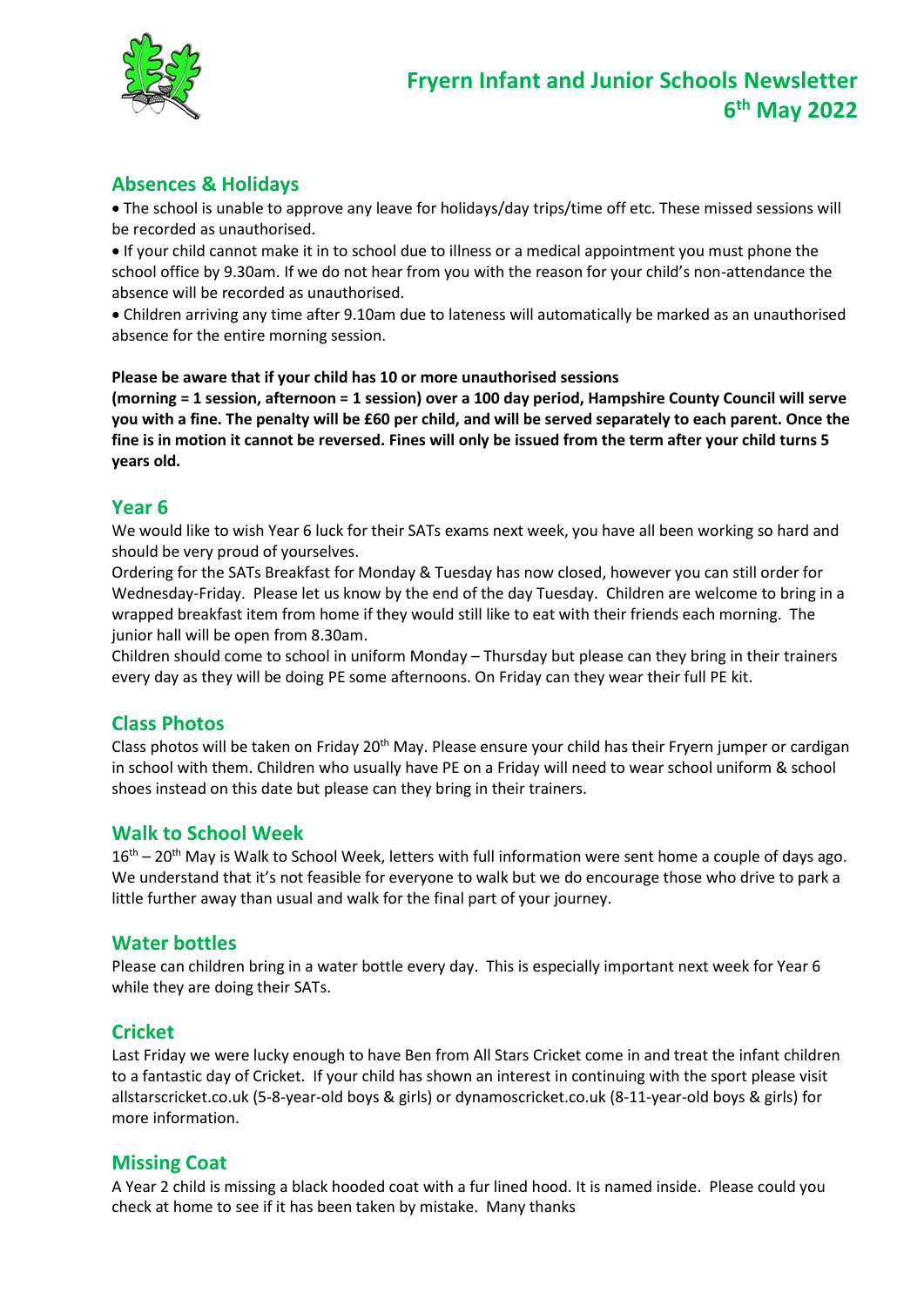# **INFANT SCHOOL CELEBRATIONS**

## **WORKERS OF THE WEEK**

| Otter       | Lana & Nancy                         |
|-------------|--------------------------------------|
| Fox         | Eliza, Isaac & Matilda               |
| Dusta afler | $\Delta$ lhin $\Omega$ $\Delta$ hhin |

**Butterfly** Albie & Abbie **Squirrel** Sebastian & Jaxson

**Bumblebee** Archie & Christopher **Hedgehog** Harrison & Callum

### **READS**

50: Ariana 100: Mia, Ruhi, Kerry 150: James, Denis 200: Ellis, Amelia, Leo 300: Sebby 400: Akaal 450: Rebecca 500: Honey, Giselle

# **HEADTEACHER AWARDS**

**Year R**: Year 1: Andra, Alan, Keira, Florence **Year 2:** Tabitha, Jadey, Freddie, Christopher

# **JUNIOR SCHOOL CELEBRATIONS**

# **WORKERS OF THE WEEK**

| <b>Snowy Owl</b> | Mabel & Jamal                               |
|------------------|---------------------------------------------|
| <b>Pearlkite</b> | Charlotte & Ben                             |
| <b>Eagle</b>     | Mary, Mubeen & Colby                        |
| <b>Secretary</b> | <b>Bleu &amp; Blake</b>                     |
| <b>Tawny Owl</b> | Jayden, Tyler, Poppy, Alfie, Elise & Michal |
| <b>Redkite</b>   | <b>Finlay &amp; Saphire</b>                 |
| <b>Peregrine</b> | Joy, Yu & James                             |
| <b>Barn Owl</b>  | Ollie, Daniel & Harry                       |
| <b>Osprey</b>    | Alex & Kacie                                |
| <b>Falcon</b>    | Freddy & Melody                             |
| Caracara         | Alisia & Katie                              |
|                  |                                             |

# **READS**

75: Mason 450: Olivia 675: Diya

### **HEADTEACHER AWARDS**

**Year 3:** Sebastian, Mabel

**Year 4:** Michal, Jayden, Daniel, Khushi, Edie, Sofia, Noah, Anant, Poppy, Elise

**Year 5:** Finley, Summer, Neave, Isla, Emilia, Milly, Isabelle, Zahra, Hollie, Ollie, Hayley, Emir, Alexia, Leah, Dominik, Eliana, Saphi, Lallana, Thea, Charlie, Emiko, Cerys, Lena, Frances, Eleanor, Genevieve, Milly, Sam, Divesh, Lily, Demi, Jack, Leila, Josh

**Year 6:** Ollie, Melody